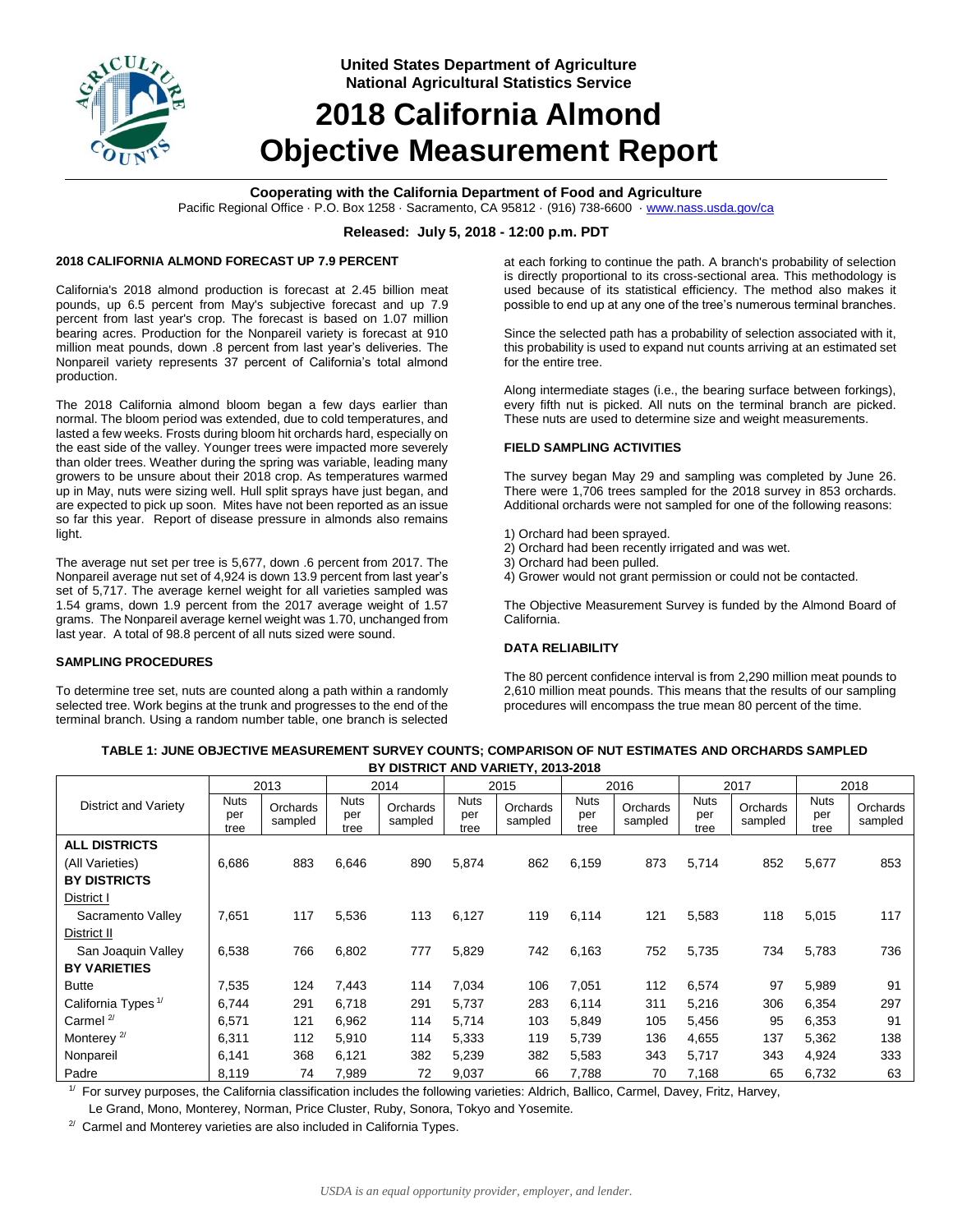| District and vallely                                                                                                                                  | weignt<br>(grams) | Length | Width | <b>Thickness</b> | Singles | EUIDIE HUIS<br>Doubles | <b>IIISECL</b><br>damage                 | Shrivel | natural<br>gum         | <b>Blank</b>           | Other             |
|-------------------------------------------------------------------------------------------------------------------------------------------------------|-------------------|--------|-------|------------------|---------|------------------------|------------------------------------------|---------|------------------------|------------------------|-------------------|
| <b>ALL DISTRICTS</b>                                                                                                                                  |                   |        |       |                  |         |                        |                                          |         |                        |                        |                   |
| 2013                                                                                                                                                  | 1.36              | 21.35  | 12.11 | 9.76             | 95.2    | 3.7                    | $2\prime$                                | 1.1     | $2\prime$              | $2\prime$              | $2\prime$         |
| 2014                                                                                                                                                  | 1.45              | 21.42  | 12.69 | 10.06            | 96.3    | 2.4                    | $2\hspace{0.5pt}/$                       | 1.3     | $2\prime$              | 2/                     | $2\prime$         |
| 2015                                                                                                                                                  | 1.43              | 21.43  | 12.58 | 9.89             | 96.0    | 2.8                    | $2\prime$                                | 0.9     | 0.1                    | 0.1                    | $2\prime$         |
| 2016                                                                                                                                                  | 1.48              | 22.09  | 12.44 | 9.93             | 95.9    | 2.9                    | $2\prime$                                | 1.1     | $2\prime$              | $2\prime$              | $2\prime$         |
| 2017                                                                                                                                                  | 1.57              | 22.50  | 12.83 | 10.40            | 92.2    | $6.2\,$                | $2\hspace{0.5pt}/$                       | 1.5     | 0.1                    | $2\prime$              | $2\prime$         |
| 2018                                                                                                                                                  | 1.54              | 21.32  | 12.79 | 10.37            | 90.9    | 7.9                    | $2\prime$                                | 1.0     | 2/                     | 2/                     | 0.1               |
| <b>BY DISTRICT</b>                                                                                                                                    |                   |        |       |                  |         |                        |                                          |         |                        |                        |                   |
| Sacramento Valley <sup>3/</sup>                                                                                                                       |                   |        |       |                  |         |                        |                                          |         |                        |                        |                   |
| 2013                                                                                                                                                  | 1.44              | 21.95  | 12.62 | 9.90             | 93.0    | 5.3                    | $2/$                                     | 1.1     | 0.2                    | $2\prime$              | 0.5               |
| 2014                                                                                                                                                  | 1.60              | 22.35  | 13.38 | 10.43            | 95.1    | 2.4                    | $2\hspace{0.5pt}/$                       | 2.0     | $2\prime$              | $2\prime$              | 0.4               |
| 2015                                                                                                                                                  | 1.51              | 21.84  | 13.14 | 9.99             | 95.5    | 2.7                    | $2\hspace{0.5pt}/$                       | 0.3     | 0.6                    | 0.7                    | 0.2               |
| 2016                                                                                                                                                  | 1.51              | 22.67  | 13.19 | 10.02            | 97.2    | $1.2$                  | $2\prime$                                | 1.4     | 2/                     | 2/                     | $0.1\atop{}_{2/}$ |
| 2017                                                                                                                                                  | 1.69              | 23.85  | 13.59 | 10.46            | 88.3    | 9.1                    | $2\hspace{0.5pt}/$                       | 2.3     | 0.3                    | $2\prime$              |                   |
| 2018                                                                                                                                                  | 1.61              | 20.91  | 13.26 | 10.45            | 91.6    | 7.4                    | $2/$                                     | 0.8     | 2/                     | 2/                     | 0.2               |
| San Joaquin Valley <sup>4/</sup>                                                                                                                      |                   |        |       |                  |         |                        |                                          |         |                        |                        |                   |
| 2013                                                                                                                                                  | 1.34              | 21.25  | 12.02 | 9.74             | 95.5    | 3.4                    | $2/$                                     | 1.0     | $2\prime$              | $2/$                   | $2\prime$         |
| 2014                                                                                                                                                  | 1.43              | 21.31  | 12.61 | 10.01            | 96.4    | 2.4                    | $2\hspace{0.5pt}/$                       | 1.2     | $2\prime$              | 2/                     | $2\prime$         |
| 2015                                                                                                                                                  | 1.41              | 21.37  | 12.48 | 9.87             | 96.1    | 2.9                    | $2\hspace{0.5pt}/$                       | 1.0     | 0.1                    | $2\prime$              | $2\prime$         |
| 2016                                                                                                                                                  | 1.48              | 22.00  | 12.32 | 9.91             | 95.7    | 3.1                    | $2\prime$                                | 1.1     | 0.1                    | $2\prime$              | $2\prime$         |
| 2017                                                                                                                                                  | 1.55              | 22.29  | 12.71 | 10.39            | 92.8    | 5.7                    | $2\hspace{0.5pt}/$                       | 1.4     | 0.1                    | $2/$                   | $2\prime$         |
| 2018                                                                                                                                                  | 1.53              | 21.38  | 12.73 | 10.36            | 90.8    | 8.0                    | $2\prime$                                | 1.0     | 2/                     | 2/                     | 0.1               |
| <b>BY VARIETY</b>                                                                                                                                     |                   |        |       |                  |         |                        |                                          |         |                        |                        |                   |
| <b>Butte</b>                                                                                                                                          |                   |        |       |                  |         |                        |                                          |         |                        |                        |                   |
| 2013                                                                                                                                                  | 1.11              | 18.51  | 11.48 | 9.58             | 94.8    | 3.9                    | $2\hspace{0.5pt}/$                       | 1.1     | $2\prime$              | $2\prime$              | 0.1               |
| 2014                                                                                                                                                  | 1.20              | 18.46  | 12.04 | 10.01            | 96.7    | 1.8                    | $2\hspace{0.5pt}/$                       | 1.3     | $2\prime$              | $2\prime$              | 0.1               |
| 2015                                                                                                                                                  | 1.14              | 18.19  | 11.75 | 9.76             | 95.2    | 3.4                    | $2\prime$                                | 0.9     | 0.3                    | 0.3                    | $2\prime$         |
| 2016                                                                                                                                                  | 1.20              | 18.93  | 11.76 | 9.84             | 96.1    | 2.6                    | $2\hspace{0.5pt}/$                       | 1.2     | 0.1                    | 2/                     | $2\prime$         |
| 2017                                                                                                                                                  | 1.25              | 19.14  | 11.89 | 10.43            | 89.3    | 9.6                    | $2\hspace{0.5pt}/$                       | 0.9     | 0.2                    | $2\prime$              | $2\prime$         |
| 2018                                                                                                                                                  | 1.19              | 17.97  | 11.97 | 10.09            | 92.9    | 6.0                    | $2\hspace{0.5pt}/$                       | 0.9     | $2\prime$              | $2\prime$              | $0.2\,$           |
| California Types <sup>5/</sup>                                                                                                                        |                   |        |       |                  |         |                        |                                          |         |                        |                        |                   |
| 2013                                                                                                                                                  | 1.41              | 22.49  | 11.79 | 9.79             | 93.2    | 5.6                    | $2\hspace{0.5pt}/$                       | 1.1     | $2\prime$              | $2\prime$              | $2/$              |
| 2014                                                                                                                                                  | 1.45              | 22.14  | 12.20 | 10.00            | 95.5    | 3.2                    | $2\hspace{0.5pt}/$                       | 1.2     | $2\prime$              | $2/$                   | $2/$              |
| 2015                                                                                                                                                  | 1.46              | 22.60  | 12.28 | 9.84             | 94.9    | 3.7                    | $2\hspace{0.5pt}/$                       | 1.1     | 0.1                    | $2\prime$              | 0.1               |
| 2016                                                                                                                                                  | 1.51              | 23.09  | 12.08 | 9.86             | 94.6    | 4.3                    | $2\hspace{0.5pt}/$                       | 1.0     | $2\prime$              | 2/                     | $2\prime$         |
| 2017                                                                                                                                                  | 1.62              | 23.51  | 12.52 | 10.43            | 89.3    | 9.3                    | $2\prime$                                | 1.2     | 0.3                    | $2\prime$              | $2\prime$         |
| 2018                                                                                                                                                  | 1.56              | 21.97  | 12.40 | 10.47            | 86.9    | 12.2                   | $2\prime$                                | 0.7     | 2/                     | 2/                     | $2\prime$         |
| Carmel <sup>6/</sup>                                                                                                                                  |                   |        |       |                  |         |                        |                                          |         |                        |                        |                   |
| 2013                                                                                                                                                  | 1.38              | 22.19  | 11.47 | 9.69             | 92.8    | $6.0\,$                | $2\hspace{0.5pt}/$                       | 1.1     | 0.1                    | $2\prime$              | $2\prime$         |
| 2014                                                                                                                                                  | 1.48              | 22.21  | 12.15 | 10.04            | 95.5    | 3.2                    | $2\hspace{0.5pt}/$                       | 1.3     | 2/                     | $2\prime$              | $2\prime$         |
| 2015                                                                                                                                                  | 1.45              | 22.70  | 12.10 | 9.82             | 95.0    | 3.7                    | $2\hspace{0.5pt}/$                       | 1.0     | 0.1                    | 0.1                    | $0.1\atop{}_{2/}$ |
| 2016                                                                                                                                                  | 1.51              | 23.08  | 12.07 | 9.86             | 96.0    | 3.0                    | $2/$                                     | 1.0     | $2\prime$              | 2/                     |                   |
| 2017                                                                                                                                                  | 1.60              | 23.72  | 12.31 | 10.38            | 89.7    | 9.2                    | $2\hspace{0.5pt}/$                       | 1.0     | 0.1                    | $2\prime$              | $2\prime$         |
| 2018                                                                                                                                                  | 1.61              | 22.43  | 12.52 | 10.57            | 87.0    | 12.6                   | $2\prime$                                | 0.4     | $2^{j}$                | $2^{j}$                | $2\prime$         |
| Monterey <sup>6/</sup>                                                                                                                                |                   |        |       |                  |         |                        |                                          |         |                        |                        |                   |
| 2013                                                                                                                                                  | 1.56              | 24.29  | 12.27 | 9.84             | 92.1    | 6.9                    | $2\prime$                                | 0.8     | $2\prime$<br>$2\prime$ | $2\prime$<br>$2\prime$ | 0.1               |
| 2014                                                                                                                                                  | 1.54              | 23.26  | 12.51 | 10.01            | 94.8    | 3.9                    | $2\hspace{0.5pt}/$                       | 1.1     |                        | $2\prime$              | $0.1\atop{}_{2/}$ |
| 2015                                                                                                                                                  | 1.59              | 23.75  | 12.67 | 9.91             | 94.3    | 4.5                    | $2\hspace{0.5pt}/$<br>$2\hspace{0.5pt}/$ | 1.0     | 0.1                    | $2/$                   |                   |
| 2016                                                                                                                                                  | 1.69              | 24.68  | 12.49 | 10.03            | 92.1    | 6.9                    |                                          | 0.8     | 0.1                    | $2/$                   | $2/$<br>$2\prime$ |
| 2017                                                                                                                                                  | 1.83              | 25.20  | 13.06 | 10.64            | 85.4    | 12.8                   | $2\prime$<br>2/                          | 1.3     | 0.5                    | $2\prime$              | 2/                |
| 2018                                                                                                                                                  | 1.76              | 23.42  | 12.93 | 10.74            | 83.0    | 16.2                   |                                          | 0.8     | 2/                     |                        |                   |
| Nonpareil                                                                                                                                             |                   |        |       |                  |         |                        | $2\prime$                                |         | $2\prime$              | $2\prime$              |                   |
| 2013                                                                                                                                                  | 1.48              | 22.36  | 12.84 | 9.79             | 96.2    | 2.6                    | $2\hspace{0.5pt}/$                       | 1.0     | $2\prime$              | $2/$                   | 0.1<br>2/         |
| 2014                                                                                                                                                  | 1.60              | 22.57  | 13.51 | 10.07            | 96.8    | 2.0                    | $2\hspace{0.5pt}/$                       | 1.1     |                        |                        | 2/                |
| 2015                                                                                                                                                  | 1.61              | 22.76  | 13.46 | 9.96             | 96.8    | 2.2                    | $2\hspace{0.5pt}/$                       | 0.7     | 0.2<br>$2^{j}$         | 0.1<br>2/              | $2\prime$         |
| 2016                                                                                                                                                  | 1.65              | 23.36  | 13.34 | 10.01            | 97.1    | 1.7                    | $2\hspace{0.5pt}/$                       | 1.1     |                        | $2/$                   | $2/$              |
| 2017                                                                                                                                                  | 1.70              | 23.50  | 13.60 | 10.32            | 95.1    | $3.0\,$                | $2/$                                     | 1.8     | 0.1<br>2/              | $2/$                   | 2/                |
| 2018                                                                                                                                                  | 1.70              | 22.36  | 13.66 | 10.37            | 94.0    | 4.8                    |                                          | $1.2$   |                        |                        |                   |
| Padre                                                                                                                                                 |                   |        |       |                  |         |                        |                                          |         |                        |                        | 2/                |
| 2013                                                                                                                                                  | 1.10              | 18.23  | 11.35 | 9.79             | 98.1    | 1.0                    | $2\prime$<br>$2\hspace{0.5pt}/$          | 0.8     | $2\prime$<br>$2\prime$ | 0.1<br>$2/$            | $2/$              |
| 2014                                                                                                                                                  | 1.22              | 18.48  | 11.96 | 10.17            | 97.0    | 1.2                    | $2/$                                     | 1.8     | $2\prime$              | $2\prime$              | $2/$              |
| 2015                                                                                                                                                  | 1.07              | 17.71  | 11.41 | 9.85             | 97.6    | 1.5                    | $2\hspace{0.5pt}/$                       | 0.8     | 0.1                    | 0.1                    | $2\prime$         |
| 2016                                                                                                                                                  | 1.14              | 18.47  | 11.42 | 9.86             | 96.7    | 1.7                    | $2\prime$                                | 1.4     | $2\prime$              | $2\prime$              | 2/                |
| 2017                                                                                                                                                  | 1.26              | 19.13  | 11.85 | 10.51            | 94.0    | 4.2                    | $2\prime$                                | 1.7     | $2/$                   | $2\prime$              |                   |
| 2018                                                                                                                                                  | 1.15              | 17.54  | 11.72 | 10.16            | 94.0    | 4.4                    |                                          | 1.3     |                        |                        | 0.4               |
| Percentages may not add to 100 due to rounding.<br>$2\prime$                                                                                          |                   |        |       |                  |         |                        |                                          |         |                        |                        |                   |
| Not shown if less than 0.07 percent.<br>3/<br>Sacramento Valley includes these counties: Butte, Colusa, Glenn, Solano, Sutter, Tehama, Yolo and Yuba. |                   |        |       |                  |         |                        |                                          |         |                        |                        |                   |
|                                                                                                                                                       |                   |        |       |                  |         |                        |                                          |         |                        |                        |                   |

**TABLE 2: WEIGHT, SIZE AND GRADE OF AVERAGE ALMOND SAMPLE, 2013-2018**

Kernel size (millimeters)<br>  $E$ dible nuts  $\begin{array}{|c|c|c|c|c|c|}\n\hline\n\text{Grade (percent of nuts)} & \text{first} & \text{Natural} \\
\hline\n\end{array}$ Edible nuts

 4/ San Joaquin Valley includes these counties: Fresno, Kern, Kings, Madera, Merced, San Joaquin, Stanislaus and Tulare.

 5/ For survey purposes, the California classification includes the following varieties: Aldrich, Ballico, Carmel, Davey, Fritz, Harvey,

Le Grand, Mono, Monterey, Norman, Price Cluster, Ruby, Sonora, Tokyo and Yosemite.

 6/ Carmel and Monterey varieties are also included in California Types.

District and variety

Kernel weight  $(grams)$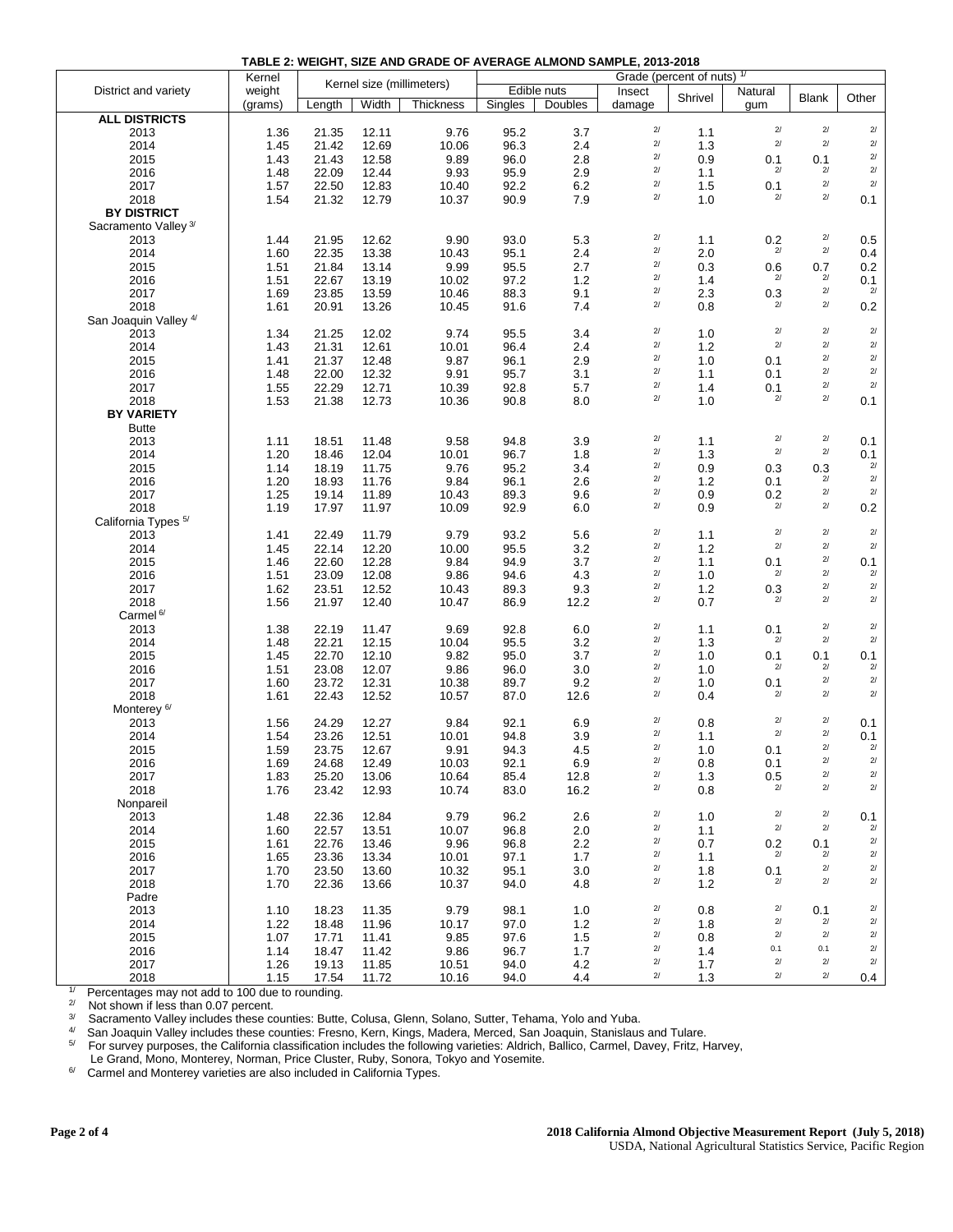

### **ALMONDS BY VARIETY**

 $7,482$ 

2011

6,571

6.141

**CALIFORNIA TYPE Nuts per Tree** 



6.121

5,717

4,924

2018

5,583

5,239





5,910

2014

5,739

2016

4,65

2017

5,333

2015









**2018 California Almond Objective Measurement Report (July 5, 2018)** USDA, National Agricultural Statistics Service, Pacific Region

6,311

2013

6,222

2012

5,925

2011

9,000

8,000

7,000

6,000

5,000

4,000

3,000